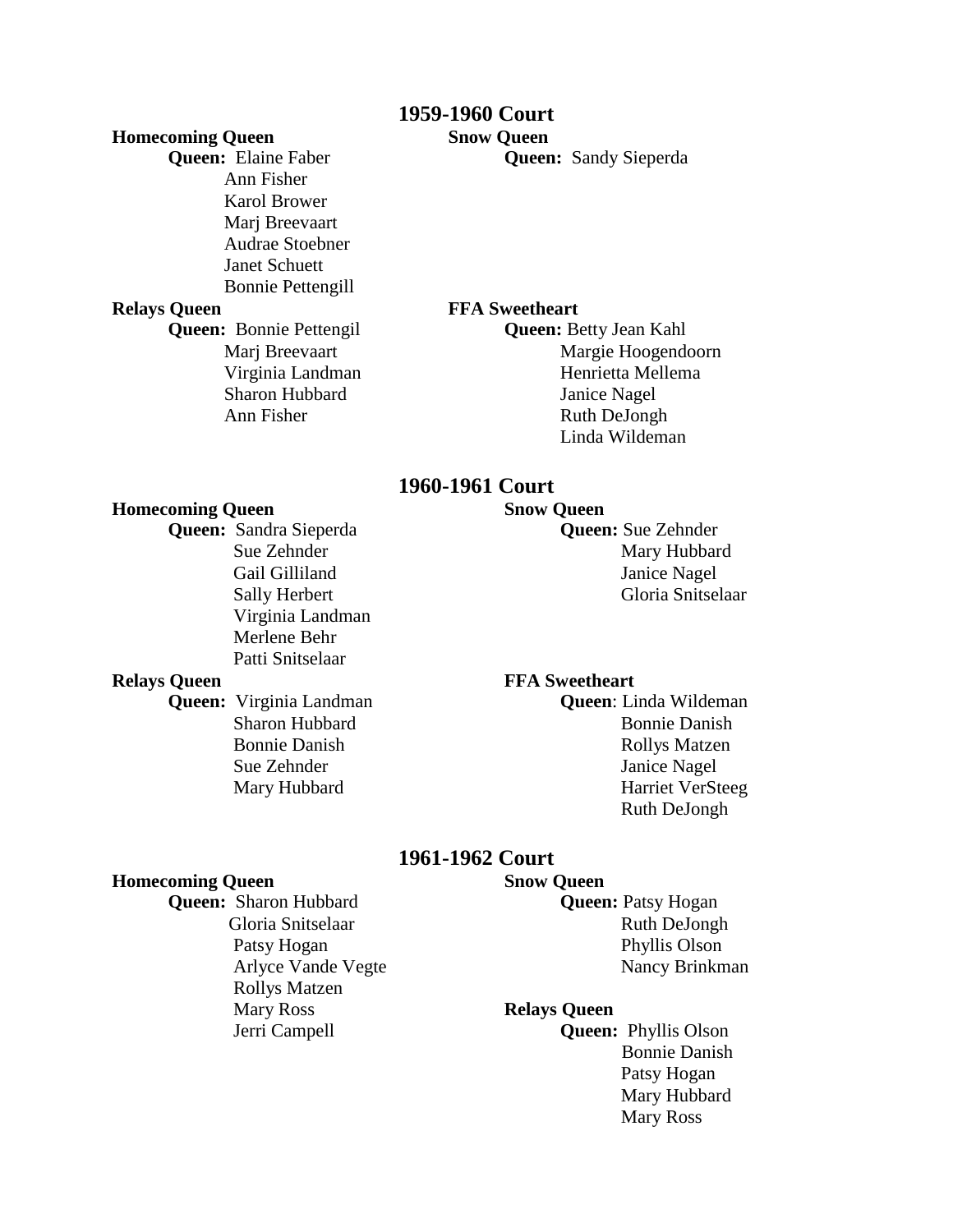# **1962-1963 Court**

### **Homecoming Queen Snow Queen**

**Queen:** Linda Wildeman **Queen:** Beverly Behr Bonnie Danish

 Ruth DeJongh Lana Groenenboom Julie Graham Nancy Brinkman Janice Nagel Diana Wildeman

# **1963-1964 Court**

## **Homecoming Queen Snow Queen**

Bonnie Flower

**Queen:** Carol Fitzgerald **Queen:** Mary Hubbard Mary Hubbard Kay Fisher Ev Hanson Kathy Pedersen Phyllis Olson Peggy Hubbard

## **Relays Queen**

**Queen**: Connie Van Veldhuizen Bonnie Flower Bev Lingbeck Donna Wildeman

## **1964-1965 Court**

### **Homecoming Queen Snow Queen**

**Queen:** Michele Telford **Queen:** Cathy Moeller Connie Van Veldhuizen

Linda Kildal Kathy Pedersen Nancy Brinkman Donna Wildeman Karla Olson Rhonda Pedersen

### **Relays Queen**

**Queen:** Linda Kildal Kathy Pedersen

## **1965-1966 Court**

### **Homecoming Queen Relays Queen**

Karen Van Veldhuizen Penny Iwen Diana Wildeman Jeri Grant

**Queen:** Kathy Pedersen **Queen:** Fern Van Wyne Bev Lingbeck Cindi Schreurs

# **1966-1967 Court**

### **Homecoming Queen Relays Queen**

**Queen:** Denese Nitzschke **Queen**: Dorothy Boeve Carol Grant Carol Grant Carol Grant Penny Iwen

Donna Wildeman Rhonda Pedersen Peggy Hubbard Kathy Hubbard